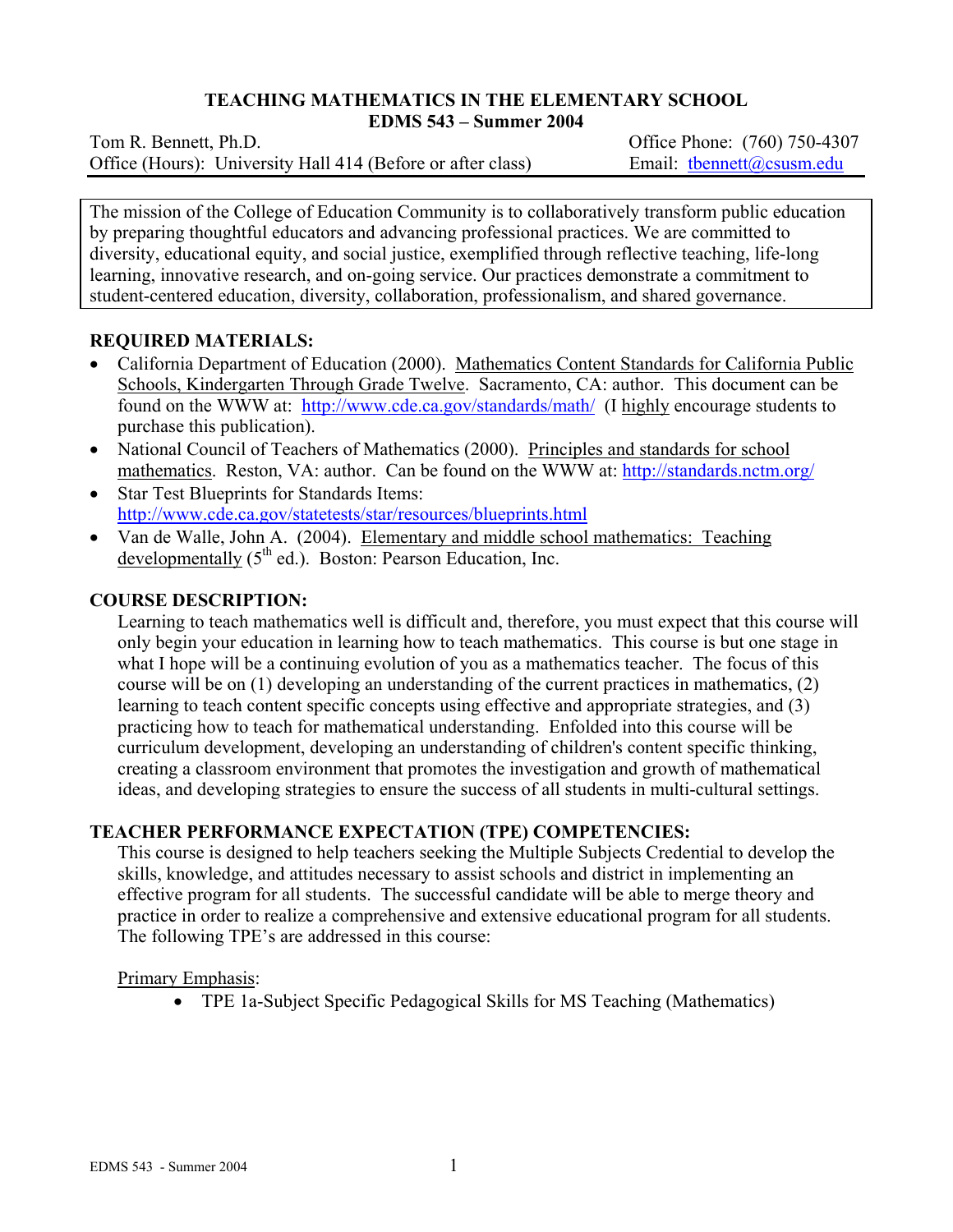Secondary Emphasis:

- TPE 2-Monitoring Student Learning During Instruction
- TPE 3-Interpretation and Use of Assessments
- TPE 4-Making Content Accessible
- TPE 5-Student Engagement
- TPE 6a-Developmentally Appropriate Practices in Grades K-3
- TPE 6b-Developmentally Appropriate Practices in Grades 4-8
- TPE 6d-Developmentally Appropriate Practices for Special Education
- TPE 7-Teaching English Learners
- TPE 8-Learning About Students
- TPE 9-Instructional Planning
- TPE 10-Instructional Time
- TPE 11-Social Environment
- TPE 13-Professional Growth

## **INFUSED COMPETENCIES:**

CLAD: In 1992, the College of Education voted to infuse Cross-cultural, Language and Academic Development (CLAD) competencies across the curriculum. The CLAD competencies are attached to the syllabus and the competencies covered in this course are highlighted.

Authorization to Teach English Learners: This credential program has been specifically designed to prepare teachers for the diversity of languages often encountered in California public school classrooms. The authorization to teach English learners is met through the infusion of content and experiences within the credential program, as well as additional coursework. Students successfully completing this program receive a credential with authorization to teach English learners.

Technology: This course infuses technology competencies to prepare our candidates to use technologies, emphasizing their use in both teaching practice and student learning.

## **KEY ASSIGNMENTS**:

Reading Reflections (24%) - Each week students will write a "meaningful" one page reflection on the articles assigned to be read for that week. These reflections should clearly articulate your thoughts **on the articles** and discuss how you might **specifically apply** what you learned from the articles as a teacher in the classroom.

Student Interviews (24%) - You and one of your classmates will conduct a series of four different student interviews based on questions provided in class. For each interview, you will pose mathematical problems to any one student at a predetermined grade level. The purpose is to get you to begin thinking about students' mathematical understanding, to learn how to effectively pose questions and interpret the meaning of students' answers, and to provide you with an opportunity to interact with students.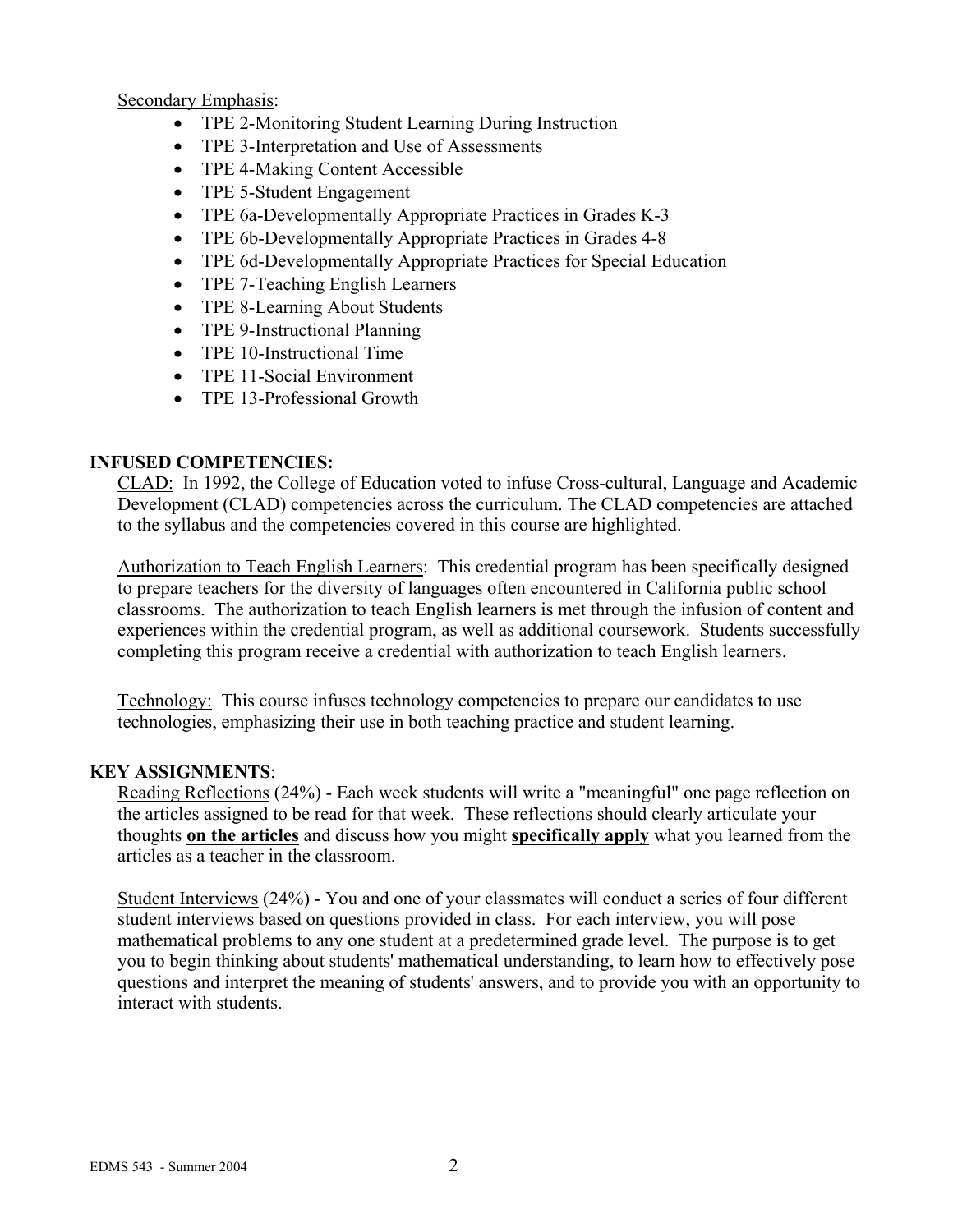Mathematical Resources & Lesson (32%)– Working in small groups, your team will first compile resources on a predetermined mathematical topic (20%) and then design a lesson that you will present in an elementary class (\*if possible given schedule, 12%). The purpose of this activity is to help you learn how to design effective mathematical activities, to provide you with an opportunity to begin compiling mathematical resources, and to provide an opportunity for you to practice teaching mathematics.

Curriculum Assignment (20%)– Students will review the mathematics curriculum currently being used in their classroom (e.g., a textbook) at one grade level and write a short paper that investigates the curriculum alignment with the CA Content Standards and current high stakes assessments. Students will also provide their general thoughts and concerns related to the curriculum (e.g., how the curriculum might need to be altered to make strong connections between mathematical concepts and procedures).

#### **GRADING SCALE:**

Grades will be based on the following grading scale:

A..............90 -100% B..............80 - 89% C..............70 - 79% D..............60 - 69% F..............Below 60%

#### **ATTENDANCE POLICY:**

The attendance policy of the College of Education: Due to the dynamic and interactive nature of course in the COE, all students are expected to attend all classes and participate actively. At a minimum, students must attend more than 80% of class time, or s/he may not receive a passing grade for the course at the discretion of the instructor. If you miss two class sessions or are late (or leave early) more than three sessions, you cannot receive a grade of "A". If you miss three class sessions, your highest possible grade is a "C+". Should you have extenuating circumstances, contact the instructor as soon as possible. Please discuss with me any extenuating circumstances that will cause you to miss class prior to your absence. Attendance will be taken at each class session. Furthermore, grades on assignments turned in late will be lowered unless **prior arrangements** have been made with the instructor.

### **PLAGIARISM AND CHEATING:**

Please be sure to read and understand the university policy on plagiarism and cheating as it will be strictly enforced. Academic dishonestly will not be tolerated and will result in a failing grade for this course and will be reported to the University.

#### **STUDENTS WITH DISABILITIES REQUIRING REASONABLE ACCOMMODATIONS:**

Students are approved for services through the Disabled Student Services Office (DSS). This office is located in Craven Hall 5205, and can be contacted by phone at (760) 750-4905, or TTY (760) 750-4909. Students authorized by DSS to receive reasonable accommodations should meet with their instructor during office hours or, in order to ensure confidentiality, in a more private setting.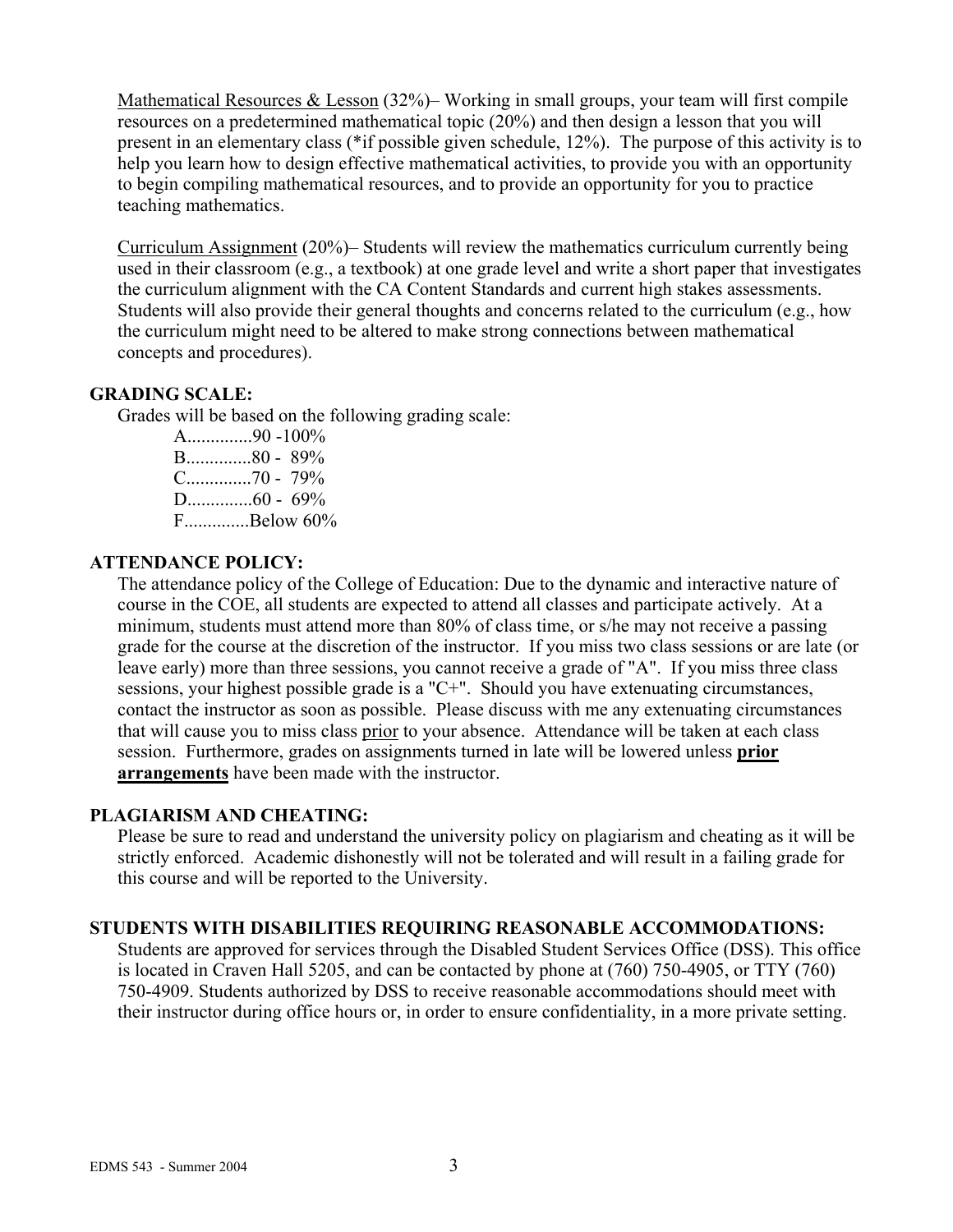# **SB2042 – AUTHORIZATION TO TEACH ENGLISH LEARNERS COMPETENCIES**

| <b>TEST 1: LANGUAGE</b>                          | <b>TEST 2: METHODOLOGY</b>                   | <b>TEST 3:</b>                                  |
|--------------------------------------------------|----------------------------------------------|-------------------------------------------------|
| <b>STRUCTURE</b>                                 | OF BILINGUAL, ENGLISH                        | <b>CULTURE</b>                                  |
|                                                  |                                              |                                                 |
| <b>AND</b>                                       | <b>LANGUAGE DEVELOPMENT,</b>                 | <b>AND</b>                                      |
| <b>FIRST- AND SECOND-</b>                        | <b>AND</b>                                   | <b>CULTURAL DIVERSITY</b>                       |
| <b>LANGUAGE DEVELOPMENT</b>                      | <b>CONTENT INSTRUCTION</b>                   |                                                 |
| I. Language Structure and Use:                   | I. Theories and Methods of Bilingual         | I. The Nature of Culture                        |
|                                                  |                                              |                                                 |
| <b>Universals and Differences</b>                | <b>Education</b>                             |                                                 |
| (including the structure of English)             |                                              |                                                 |
| A. The sound systems of language                 | A. Foundations                               | A. Definitions of culture                       |
| (phonology)                                      |                                              |                                                 |
| <b>B.</b> Word formation (morphology)            | <b>B.</b> Organizational models: What works  | <b>B.</b> Perceptions of culture                |
|                                                  | for whom?                                    |                                                 |
| C. Syntax                                        | C. Instructional strategies                  | C. Intragroup differences (e.g., ethnicity,     |
|                                                  |                                              | race, generations, and micro-                   |
|                                                  |                                              | cultures)                                       |
|                                                  |                                              |                                                 |
| D. Word meaning (semantics)                      | II. Theories and Methods for                 | D. Physical geography and its effects           |
|                                                  | <b>Instruction In and Through English</b>    | on culture                                      |
|                                                  | A. Teacher delivery for both English         |                                                 |
| E. Language in context                           | language development and content             | E. Cultural congruence                          |
|                                                  | instruction                                  |                                                 |
| <b>F.</b> Written discourse                      | <b>B.</b> Approaches with a focus on English | II. Manifestations of Culture:                  |
|                                                  | language development                         | <b>Learning About Students</b>                  |
|                                                  |                                              |                                                 |
| G. Oral discourse                                | C. Approaches with a focus on                | A. What teachers should learn about             |
|                                                  | content area instruction (specially          | their students                                  |
|                                                  | designed academic instruction                |                                                 |
|                                                  | delivered in English)                        |                                                 |
| H. Nonverbal communication                       | D. Working with paraprofessionals            | B. How teachers can learn about their           |
|                                                  |                                              | students *                                      |
| II. Theories and Factors in First- and           | III. Language and Content Area               | C.How teachers can use what they                |
| <b>Second-Language Development</b>               | <b>Assessment</b>                            | learn about their students                      |
|                                                  |                                              | (culturally responsive pedagogy)*               |
|                                                  |                                              |                                                 |
| A. Historical and current theories and           |                                              |                                                 |
| models of language analysis that                 | A. Purpose                                   | III. Cultural Contact                           |
| have implications for second-                    |                                              |                                                 |
| language development and                         |                                              |                                                 |
| pedagogy                                         |                                              |                                                 |
| <b>B.</b> Psychological factors affecting first- | <b>B.</b> Methods *                          | A. Concepts of cultural contact                 |
| and second-language development                  |                                              |                                                 |
| C. Socio-cultural factors affecting first-       | C. State mandates                            | <b>B.</b> Stages of individual cultural contact |
|                                                  |                                              |                                                 |
|                                                  |                                              |                                                 |
| and second-language development                  |                                              |                                                 |
| D. Pedagogical factors affecting first-          | D. Limitations of assessment                 | C. The dynamics of prejudice                    |
| and second-language development                  |                                              |                                                 |
|                                                  |                                              |                                                 |
| E. Political factors affecting first- and        | E. Technical concepts                        | D. Strategies for conflict resolution           |
| second-language development                      |                                              |                                                 |
|                                                  |                                              |                                                 |
|                                                  |                                              | IV. Cultural Diversity in U.S. and CA           |
|                                                  |                                              |                                                 |
|                                                  |                                              |                                                 |
|                                                  |                                              |                                                 |
|                                                  |                                              | A. Historical perspectives                      |
|                                                  |                                              |                                                 |
|                                                  |                                              |                                                 |
|                                                  |                                              | <b>B</b> . Demography                           |
|                                                  |                                              |                                                 |
|                                                  |                                              |                                                 |
|                                                  |                                              | C. Migration and immigration                    |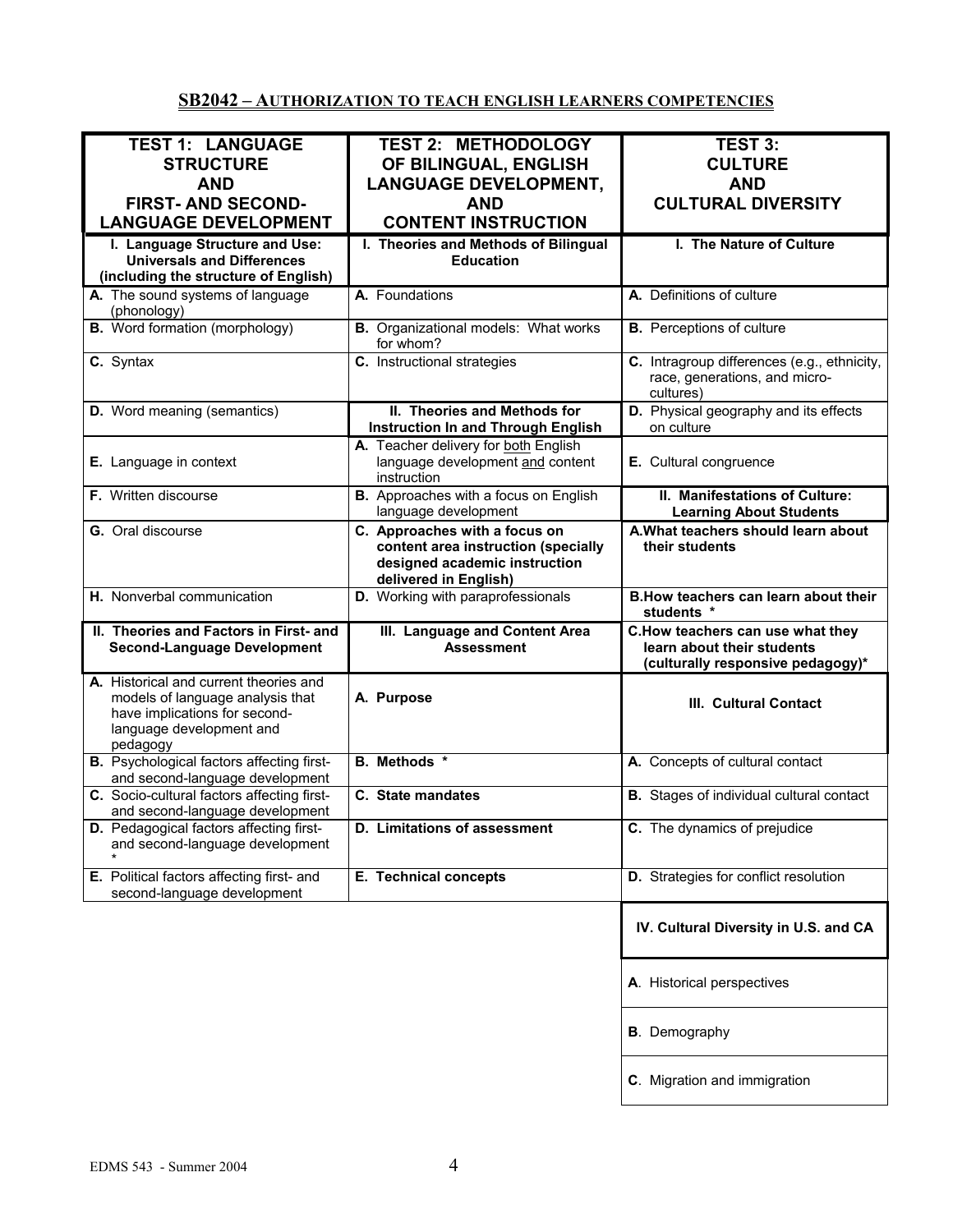| <b>Date</b>             | <b>Session Number and Topic</b>                      | <b>Assignment to be Completed BEFORE</b><br><b>Class Session</b> |
|-------------------------|------------------------------------------------------|------------------------------------------------------------------|
| <u>Tue</u>              |                                                      |                                                                  |
| 5/25                    | 1. Introduction to Mathematics Education             |                                                                  |
|                         | Developing Mathematical Understanding                | Van de Walle ch. 2, 3                                            |
| <u>Thu</u>              |                                                      |                                                                  |
| 5/27                    | 2. Problem Solving                                   | Van de Walle ch. 4                                               |
|                         | Standards                                            | <b>CA Content Standards</b>                                      |
| $\frac{Tue}{6/1}$       | 3. Instructional Practices                           |                                                                  |
|                         | Technology                                           | Van de Walle ch. 6, 7, 8                                         |
| $rac{\text{Thus}}{6/3}$ |                                                      |                                                                  |
|                         | 4. Assessment & Conducting Student Interviews        | Van de Walle ch. 5; Assigned Article(s)                          |
| <u>Tue</u>              |                                                      | Assigned Readings:                                               |
| 6/8                     | 5. Lesson Study & Working Groups                     | (http://www.lessonresearch.net)                                  |
| <u>Thu</u>              |                                                      | Van de Walle ch. 9, 10, 11, 13                                   |
| 6/10                    | 6. Addition and Subtraction                          | *Student Interview #1 Due Today                                  |
| <u>Tue</u>              |                                                      | (Reading integrated with Session 9)                              |
| 6/15                    | 7. Multiplication and Division                       | *Mult/Div Interview Due (option 2)                               |
| <u>Thu</u>              |                                                      | Van de Walle ch. 12, 14                                          |
| 6/17                    | 8. Number Concepts                                   | *Number Concepts Interview Due (option 2)                        |
| <u>Tue</u>              |                                                      | Van de Walle ch. 15, 16, 17, 18                                  |
| 6/22                    | 9. Fractions, Decimals, Percents, Ratio & Proportion | *Fractions Interview Due (option 3)                              |
| <u>Thu</u>              |                                                      | Van de Walle ch. 22, 23                                          |
| 6/24                    | 10. Algebraic Thinking                               | *Algebra Interview Due (option 3)                                |
| Tue                     |                                                      | Van de Walle ch. 19, 20                                          |
| 6/29                    | 11. Measurement & Geometry                           | *Meas/Geo Interview Due (option 4)                               |
| <b>Thu</b>              | 12. Data Analysis & Probability                      | Van de Walle ch. 21                                              |
| 7/1                     | Wrap-up                                              | *Data Anal/Prob Interview Due (option 4)                         |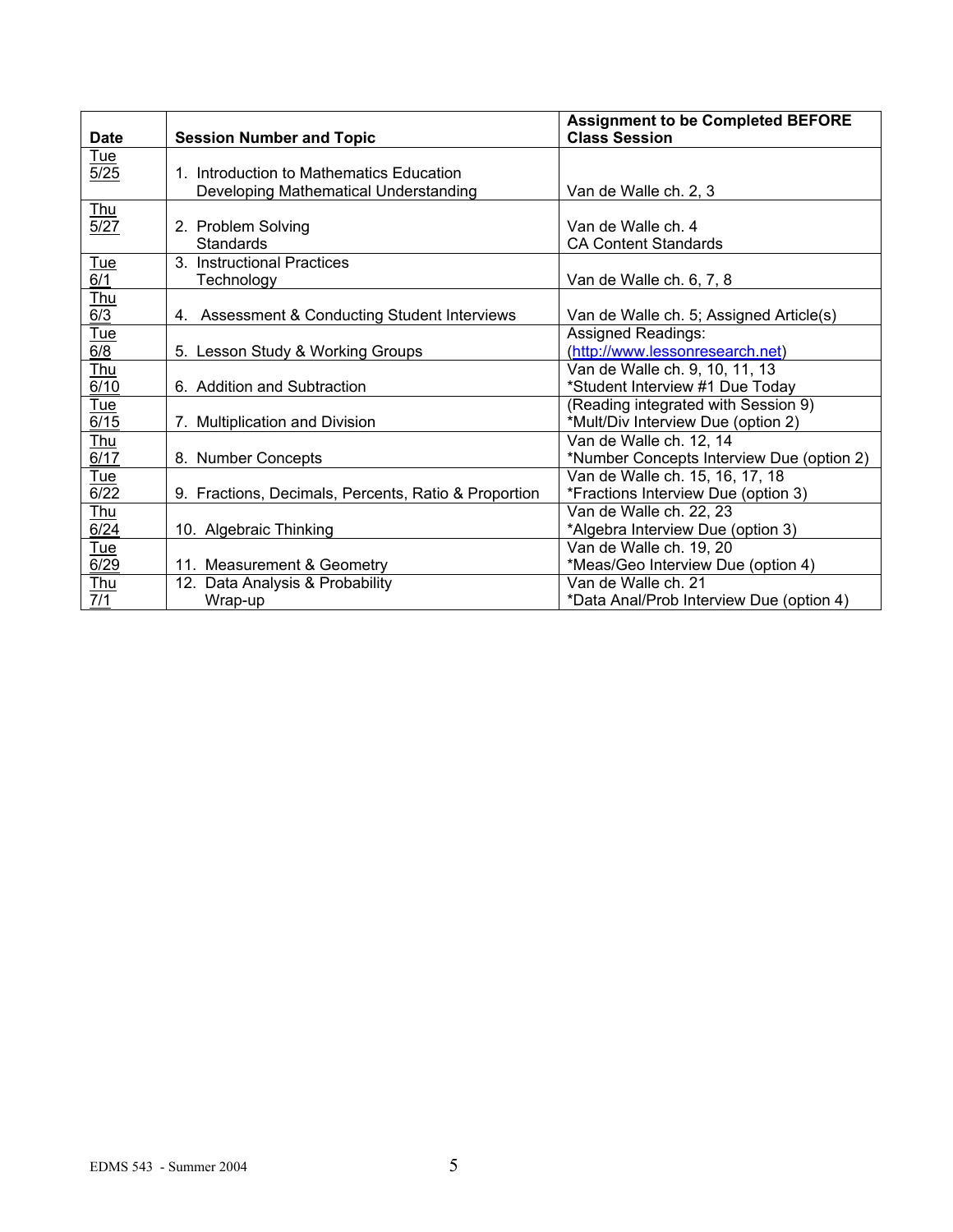#### **STUDENT INTERVIEW GUIDELINES**  EDMS 543

Student interviews are designed to provide students with opportunities to focus on a single child's thinking about mathematics. It will also help students to improve their use of inquiry for assessment purposes and to better understand elementary level students with different understandings.

I recommend that students work together with a partner on these interviews. As a pair, you would interview one child for each content interview and together write up your evaluation of the student (please also submit the child's written work attached to your paper).

### **Prior to the interview**

- You should arrange with a teacher (or parent of a child you know) to interview one child for 20-30 minutes in a quiet place outside the classroom, if possible.
- Provide the teacher with some understanding of what the interview will contain and see if he/she has any thoughts about how this child will do on the assessment.
- Develop a list of questions you may want to use if the child is not forthcoming with a response. For example, if the child says "I just knew it", you might respond with "What did you think about first?" or "If you were helping a friend, how would you explain what you did?"

### **During the interview**

Work with the child individually. Begin the interview by informing the child that you will be giving him/her a series of math problems to solve and that you are interested in his/her thinking process and in the strategies s/he uses to solve these problems. Inform the child that s/he can solve the problems in any way s/he wants. Please remind the child that the interview is voluntary and that s/he can end the interview at any time (if a student does end early then please find another willing student). Do everything you can to help make the child comfortable.

Orally provide the child with each problem, posing them one at a time, you received from class and provide him/her with sufficient time to complete each problem. You may also want to provide the child with a written copy of each problem.

After the child answers each problem you should ask a variety of questions that will help you to better understand the child's thinking and to assess his/her mathematical understanding. **You will want to note the questions you ask and the child's responses** and it may be necessary to ask the child to wait while you are writing -- it is OK to ask the child to wait. **You should not tape-record/video-tape the interview without parental permission**.

## **During the interview, be sure to consider the following:**

- The best thing you can be is genuinely curious. Remember the point of the interview is to discover how the child thinks -- *NOT* to guide the child to the correct answer (try to fight the urge to be "teacher").
- Be careful to respond similarly to correct and incorrect answers. Be curious about all solution strategies -- not just the ones leading to incorrect solutions.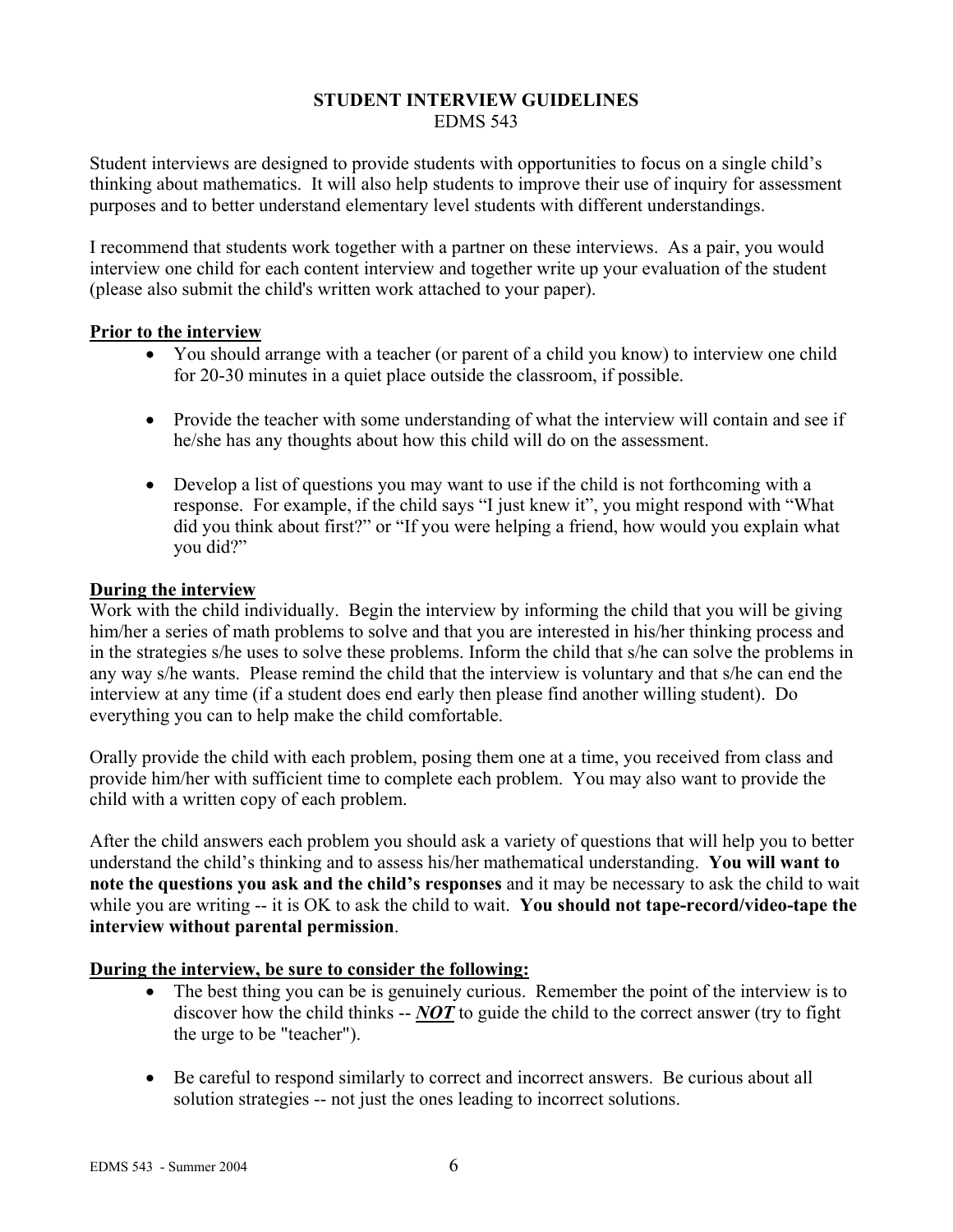- Your primary role is to listen. Make sure you allow enough "wait time" -- children need time to think before answering.
- Make sure the child feels comfortable during the entire interview. If the child clearly cannot answer a problem, move on to the next problem. If you feel that the child is really struggling and frustrated, you may want to end the interview or give the child a problem you are fairly certain s/he can solve and then end the interview. If you cut an interview short because of student difficulty, be sure to discuss your reasoning in your write-up.

#### **After the interview**

You (and your partner) should **together** write no more than a two page reflection that includes a brief discussion on each of the following two points:

- What specifically did you learn about this child's mathematical understanding? Here you will want to make some claims about the mathematics your student understands or doesn't understand. I am looking for more of an explanation than just your student could or couldn't solve a particular problem.
- What specifically might you do for this child if you were his/her teacher? Here you might want to include discussions about such issues as curriculum, instructional strategies, etc.

#### **Grading:**

Each interview will be worth a total of 6 points (24 points (or 24%) total). More specifically, I will be looking for nicely written papers that clearly and specifically express what you learned about: 1) the child's mathematical understanding and 2) what you would do next for this child if you were his/her teacher (again be specific here). For example, you might recognize that this student lacks a conceptual understanding of multiplication – so as this child's teacher you might want to pose meaningful problems related to multiplication, etc.

\*NOTE: When you turn in your write-up, you should also include the child's written work (if it exists) and without the student's "actual" name listed.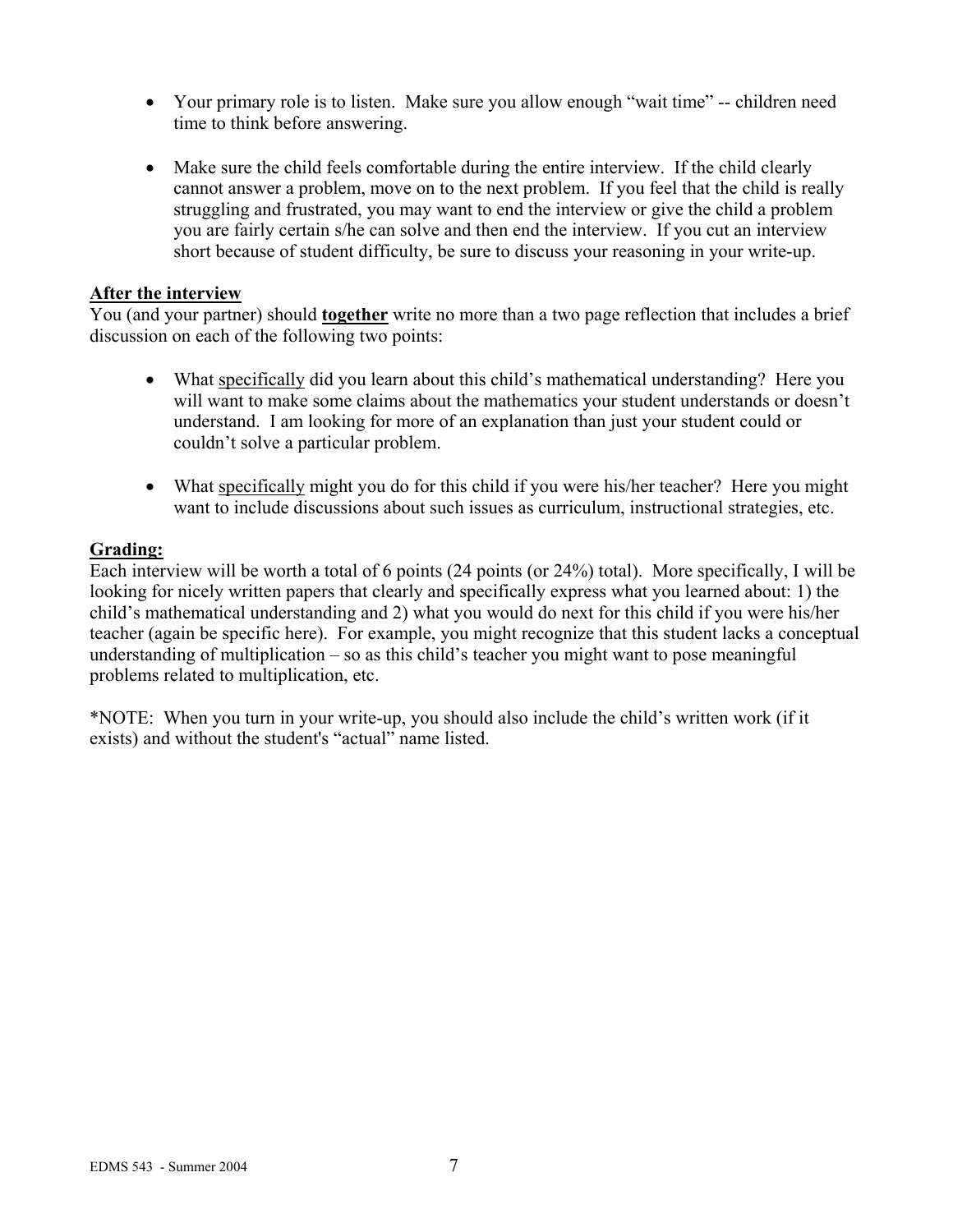#### **MATHEMATICAL RESOURCES ASSIGNMENT**  EDMS 543

In preparation for your Classroom Presentation Assignment, your "content group" will construct an Annotated List of Resources that your fellow colleagues will find helpful when teaching your mathematical topic to students. Your list should include resources that directly relate to your mathematical topic (e.g., algebra, geometry, etc.). For example, you should include such things as children's literature, teacher support materials, manipulatives, WWW locations, research articles, videos or movies, software, etc. Please include any useful information that you find when researching your topic so that your colleagues can learn from your work (but do not include duplicated pages from teacher workbooks, rather provide citations along with short descriptions of your resources). I will be looking to find well- constructed packets of information. If you partition the workload it should not be an overwhelming task. If each group prepares a packet of materials that is filled with important resources, and we share that information in class, then you will each have a wealth of information on some of the important mathematical resources for use when you teach! A general "rule of thumb" might be for your group to try and find 10 resources in each of the areas mentioned. Some topics will naturally have more resources than other topics.

Your group will need to turn in one nicely prepared copy of your List of Resources in on the day of your group presentation. Your group should also be prepared to make a 5 minute presentation that highlights some of the resources you found (consider bringing in a few of the items that you found most helpful when planning your presentation and resources for these materials).

This project is purposefully open-ended in the hopes that you will go out and find some great resources for your mathematical topic and for your presentation. You should talk with your master teachers, use the internet, and make use of materials I provide. However, if you have any questions or challenges finding resources, please be sure to ask (I am happy to provide support…I want these to be good so they are good resources)!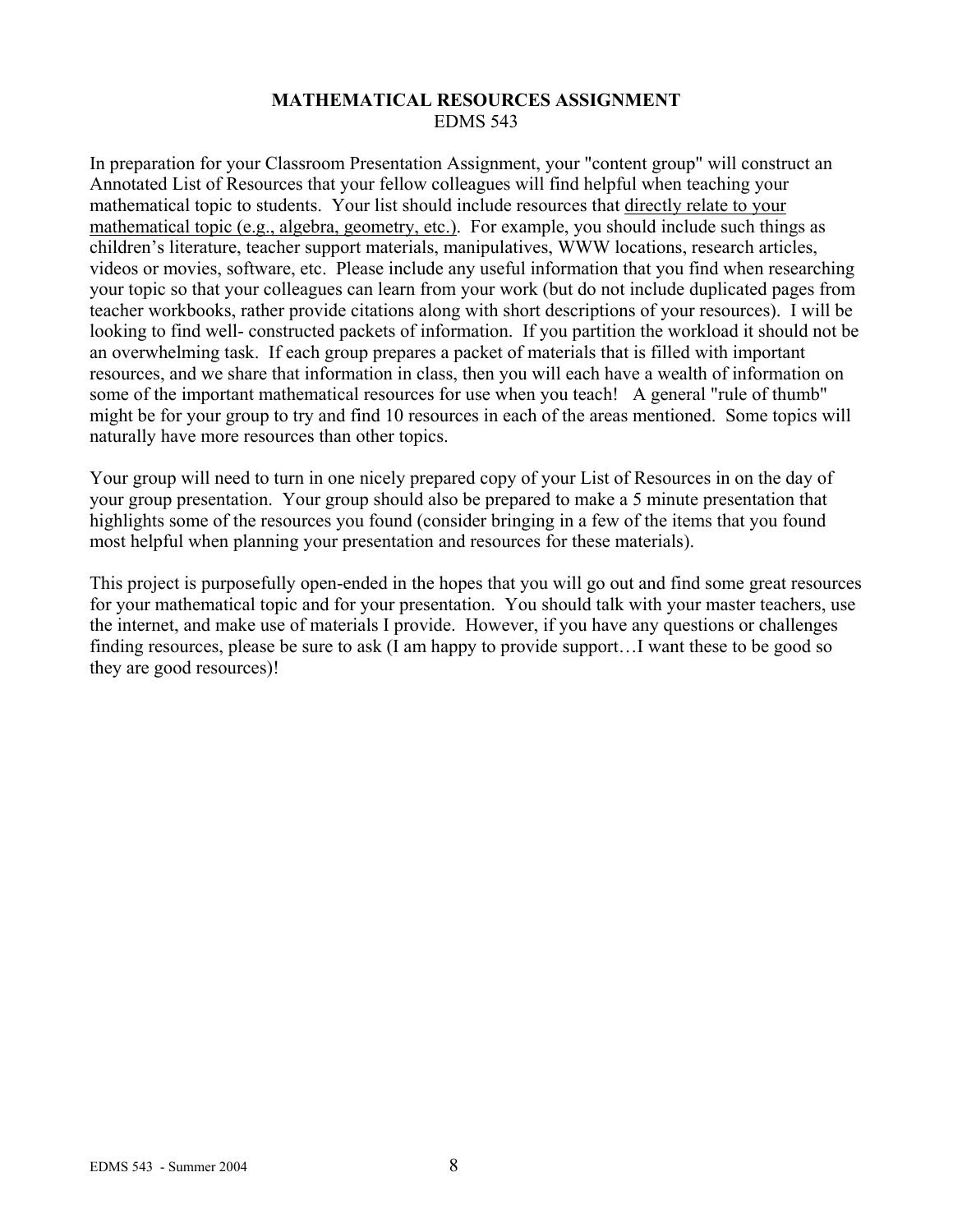### **DESIGNING & TEACHING A LESSON IN MATHEMATICS**  EDMS 543

Students will participate in small groups (approximately four to six students) to design, construct, and teach a single lesson on an assigned mathematical topic. The lesson will be designed for use with children at a specific grade level (based on the grade level of the cooperating teacher). The purpose of this activity is to help you learn how to design effective mathematical lessons for a specific group of students, learn where to find mathematical resources, provide you with an opportunity to practice teaching mathematics and to receive feedback, and to learn how to effectively collaborate with colleagues in order to improve your teaching.

#### Plan of Action:

When planning your lesson, each group should:

- 1. Clearly identify the objective(s) of your lesson within the context of the overall goals and objectives of the unit. Similar to the Japanese Lesson Study process, your group might also want to identify a specific problem or issue that needs resolution.
- 2. Identify students' prior knowledge before making decisions about curriculum and instructional practices.
- 3. Consider whether your curriculum clearly brings forward your mathematical objective(s) and what, if any, alterations are necessary. Furthermore, your lesson must be consistent with the Mathematics Framework for California Public Schools (e.g., Content Standards).
- 4. Each group will be required to meet with me at least one time prior to the date of your presentation (this is not to say that we can only meet once!). One of the primary purposes of this activity is to provide me with an opportunity to work with each of you on a more individual basis so that I can help you learn to design effective mathematical activities. I will be happy to provide you with suggestions after you have given it some thought.
- 5. Make sure that each member of the group participates fully in the design and implementation of the lesson and that the workload is shared equitably. As part of your written report, each member must include a short written evaluation that describes the contributions made by each member of the group (indicating whether the workload was shared fairly among the members of the group).
- 6. On the day your topic is to be discussed in class, your group will turn in a lesson plan for your activity (using the format discussed in your Curriculum & Instruction Course), a reflection of your group's collaboration process and the teaching of your lesson, and a paragraph from each member that describes how the workload was shared. Each group will email a copy of your lesson plan and mathematical resources to each of your classmates for their teaching files.
- 7. Each group will either show a short snippet of your actual lesson to the class for discussion or will allow others to observe the actual lesson (we will discuss the options).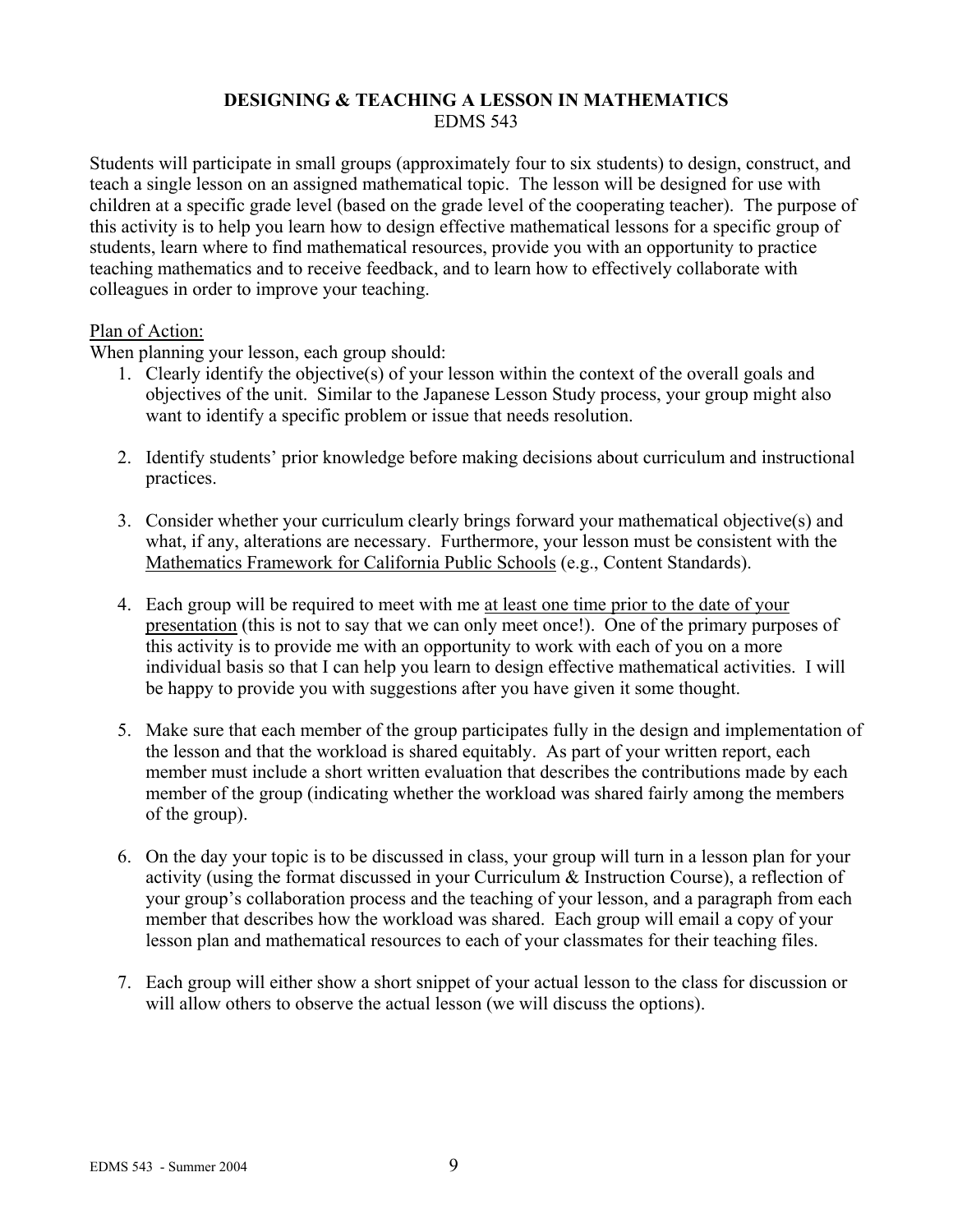## **Grades:**

For this activity, which will be worth a total of 12 points (12%), I am as interested in the process your group goes through as much as the final product. I want this to be an opportunity for you to learn such things as where to go for mathematical resources, to learn how to prepare lesson plans and what to consider when writing a lesson plan, to recognize the many challenges of teaching mathematics, to learn how to reflect and critique lessons, and to begin to understand the importance of on-going professional development opportunities. Your grade on this assignment will be based on the following:

• The design of your lesson plan. For example, adheres to identified lesson plan format described in your Curriculum and Instruction course, adheres to the California Content Standards, makes good use of student thinking, is grade appropriate, is sensitive to the needs of all students, and includes a plan for assessment, etc.

• The level of collaboration among the members of your group, the depth of your reflections (collaboration and teaching of the lesson), and what you learned from this process. You must be willing to take risks, commit yourself fully to this process, and desire to learn as much as possible from others and from the process. The success of this lesson depends on how much YOU put into this activity!

• As discussed earlier, each member of the group will need to include a short paragraph that describes how the work was shared among the members of the group (was the work shared fairly?). If the overall group identifies one member that did not fairly contribute to the final product then I will likely lower the grade of that individual (please work together and share the workload).

• Although the actual presentation of the lesson will NOT be factored into your grade, each group will receive feedback. I believe that this is a time for you to try things out and to make mistakes, not to be judged. Don't be afraid to take some risks and to make mistakes.

## **\* If anything is unclear or if you ever have questions, please ASK me.**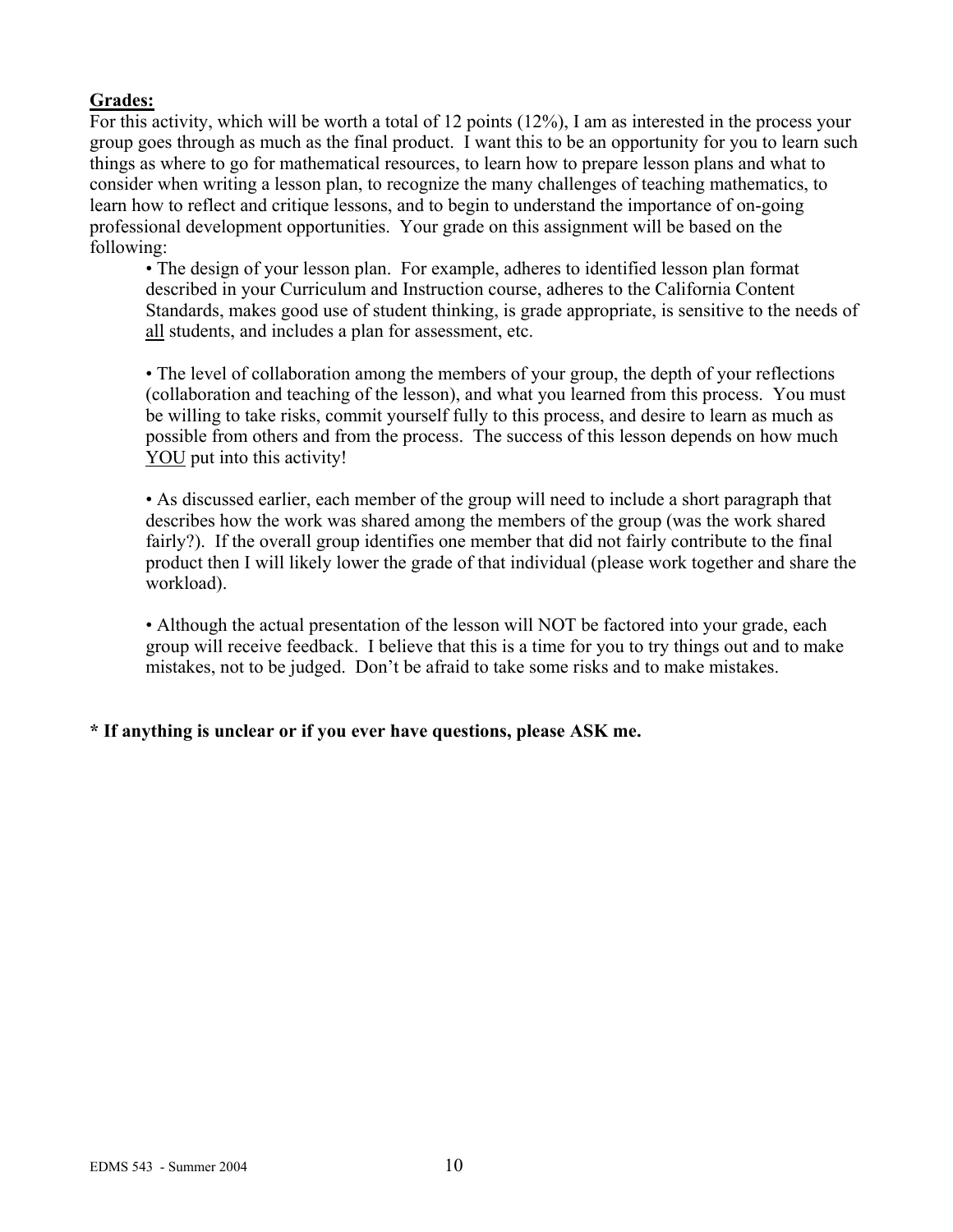#### **CURRICULUM ANALYSIS**  EDMS 543

Curriculum Assignment (20%) – Students will review at least one chapter or unit from the mathematics curriculum currently being used in a mathematics classroom (e.g., a textbook) and write a short paper that investigates the curriculum as well as its alignment with the CA Content Standards and current high stakes assessments. Students must provide supporting evidence from various resources (e.g., CA Content Standards, course materials, etc.) and provide their general thoughts and concerns related to the curriculum (e.g., how the curriculum might need to be altered in order to make strong connections between mathematical concepts and procedures).

This assignment is designed to give you an opportunity to closely examine mathematics curriculum currently being used in schools and identify how it might need to be altered to better meet the needs of your students given the goals of your mathematics program. You and a partner will select the mathematics curriculum at a specific grade level to examine. This assignment will be more meaningful if you are able to use the mathematics curriculum you will be teaching from during your student teaching assignment or the curriculum you will be teaching from for the lesson study assignment). Each pair will submit a 4-6 page written report (6 pages max) focused on your analysis of the curriculum on the due date. The following questions are provided to help you focus your analysis – you do **NOT** need to specifically address each of the bulleted questions!

#### **Some key questions you might include in your evaluation:**

- Is this curriculum compatible with the new California Content Standards?
- Does this curriculum develop students' procedural knowledge, conceptual knowledge, or a "bridge" between the two?
- What are the greatest strengths of this curriculum?
- What concerns do you have about this curriculum?
- If you were to teach from this curriculum, how specifically might you supplement the curriculum in order adequately prepare your students?
- What kind of instructional practices are encouraged? Do you agree?
- Would you recommend that your district adopt and use this curriculum?

#### **Grading**:

This assignment will be worth 20 points (or 20% of your overall grade). I will be looking for reports that are insightful, specific, provide supporting documentation to support their thoughts, and are nicely written. I want your analysis to include some discussion related to how well your curriculum addresses the new California Content Standards (you will need to go beyond what the textbook says about the content standards!) and provide your personal analysis of the curriculum based on what you want students to learn from your math class (what do you want students to learn on this topic and will this curriculum get students to that point?). Be specific and give examples whenever possible to support your position.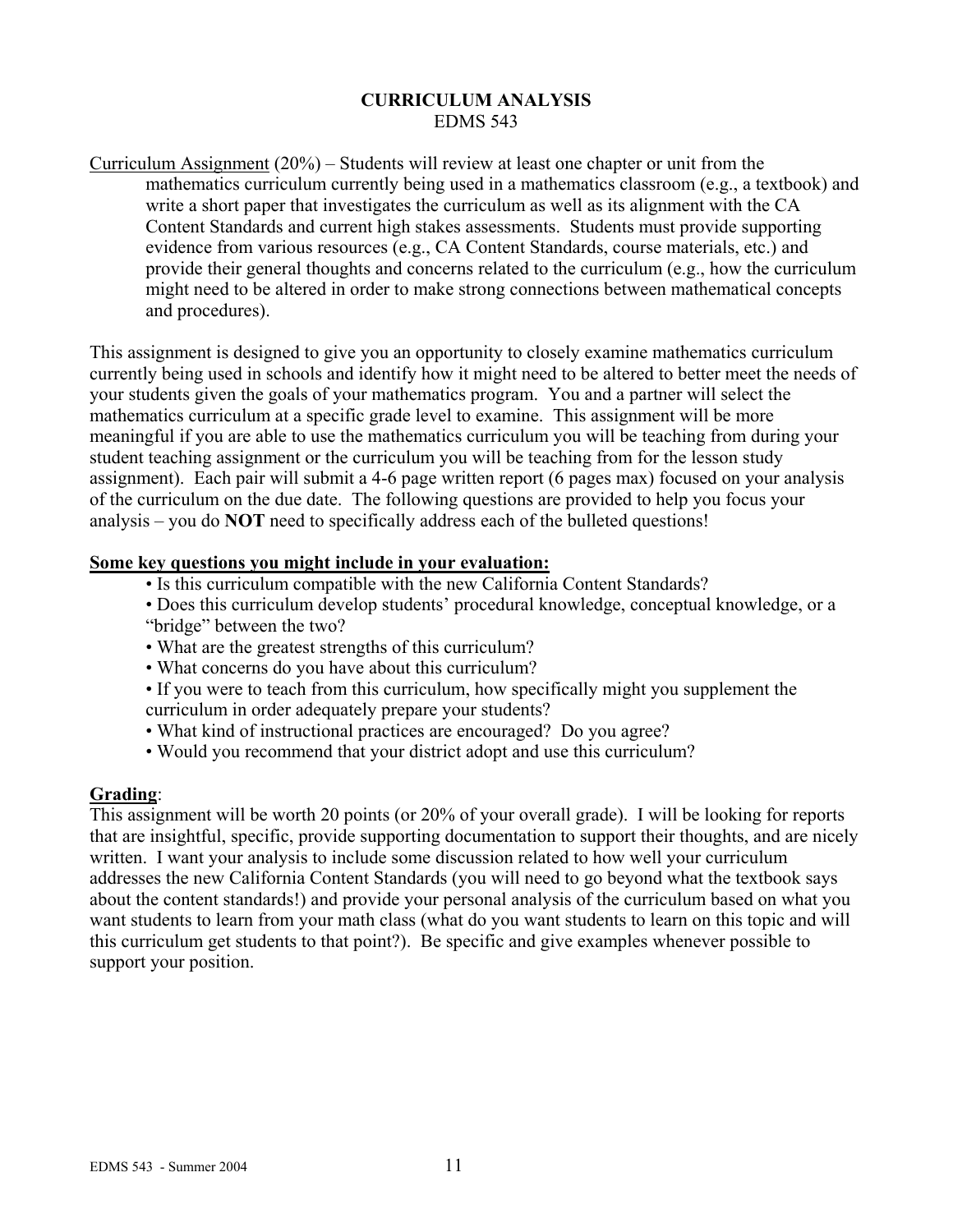### **Addition/Subtraction Interview EDMS 543**

For this interview, you should provide students with:

- paper and pencil
- something to count with (unifix cubes, base 10 blocks, etc.)

1. Lucy ordered 45 cupcakes for her birthday. At the party, her guests ate 27 cupcakes. How many does she have left?

\* if the child cannot solve this problem, try the same problem with smaller numbers (12,7) \*\* if the child cannot solve the problem with the easier numbers, skip problem 2 and problem 3

2. Bill loves to make cookies. He had 14 cookies on a plate. His mom gave him some more cookies and how he has 21 cookies. How many cookies did his mom give him?

|           |       | You need to write problem 3 vertically on a piece of paper that you can hand to the student. |      |
|-----------|-------|----------------------------------------------------------------------------------------------|------|
| $3. \t1.$ | 43    | * if the child cannot solve this problem, try                                                |      |
|           | $-26$ |                                                                                              | $-6$ |

Note: If the child cannot solve problems 1 or 3 (with the smaller numbers), end the interview with an easy problem and maybe have the child make up a problem for you.

## **You need to write problem 4 horizontally on a piece of paper that you can hand to the student.**

4.  $16 + -23$ 

5. Lizzie collects lizards and beetles. She has 8 creatures in her collection so far. Altogether they have 36 legs. How many of each kind of creature does she have so far?

(FYI -- beetles have 6 legs and lizards have 4 legs)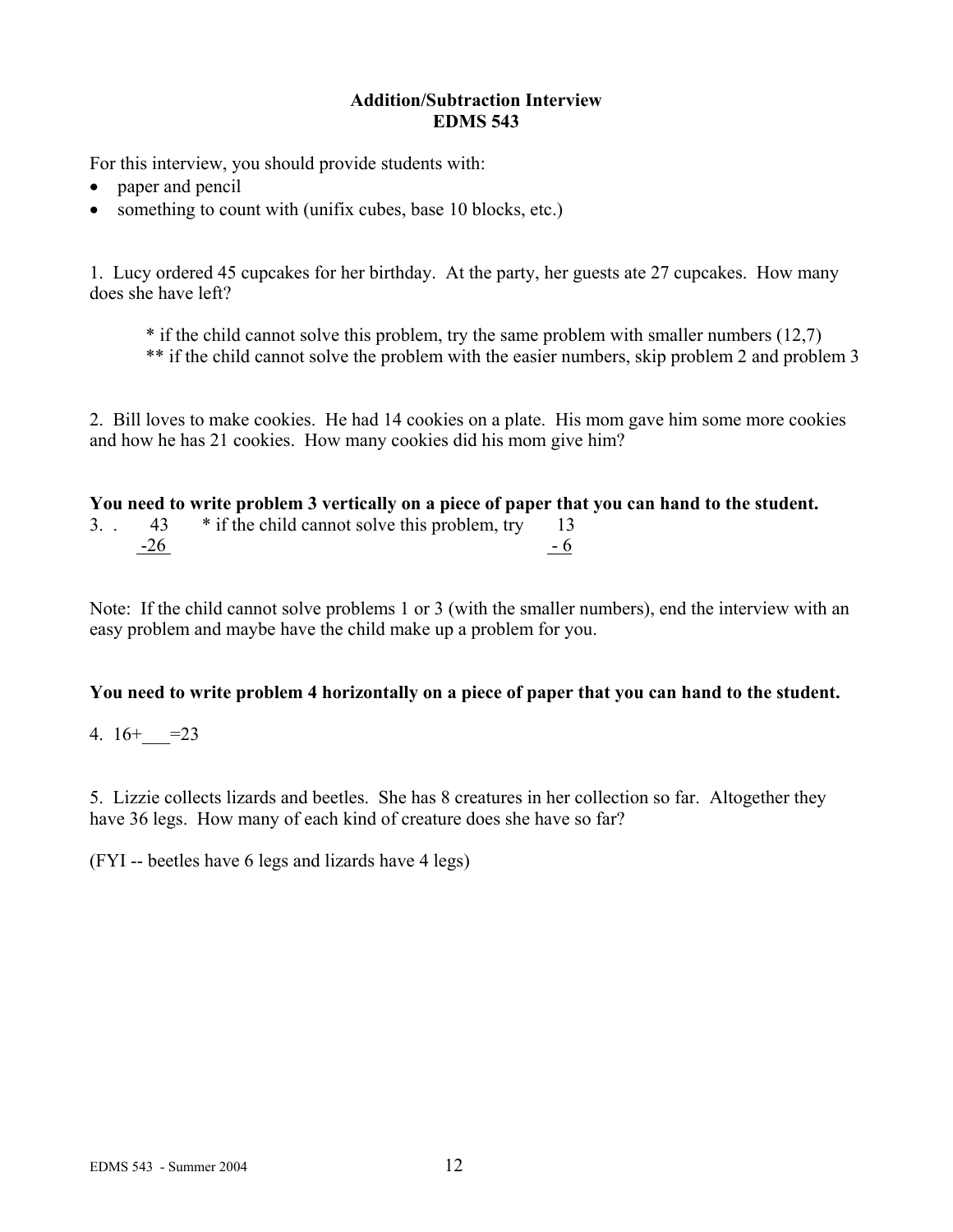#### **Multiplication and Division Interview**  EDMS 543

- You should provide your students with paper and pencils.
- You will need to have access to manipulatives for counting.

1) A restaurant puts 3 slices of cheese on each sandwich. How many slices of cheese will the restaurant need to make 8 sandwiches?

2a) Forty-two students in a class were going to work on some projects in groups. If you were asked to divide the class into 3 groups with the same number of students in each group, how many students would there be in each group?

2b) What if you were asked to put these same 42 students into groups with 3 people in each group. How many groups would you have? (what you are looking for here is whether students can automatically transfer their knowledge to this problem since the answer will be the same...or is their knowledge fixed to the context??)

### **Show your student 7x5 written on a piece of paper**

- 3) a) What is the answer to this problem?
	- b) What does this mean? (while pointing to the written 7x5 on the paper)

• If problems explaining, try asking "Can you create a real-life problem that would represent  $7x5$ <sup>"</sup>

### **Show your student 32÷4 written on a piece of paper.**

- 4) a) What is the answer to this problem?
	- b) What does this mean? (while pointing to the written  $32\div 4$  on the paper)
	- If problems explaining, try asking "Can you create a real-life problem that would represent 32÷4."

## **Optional:**

5) Each go-cart needs 4 tires. You have 22 tires. How many go-carts can you make? (Look to see what students do with the remainder)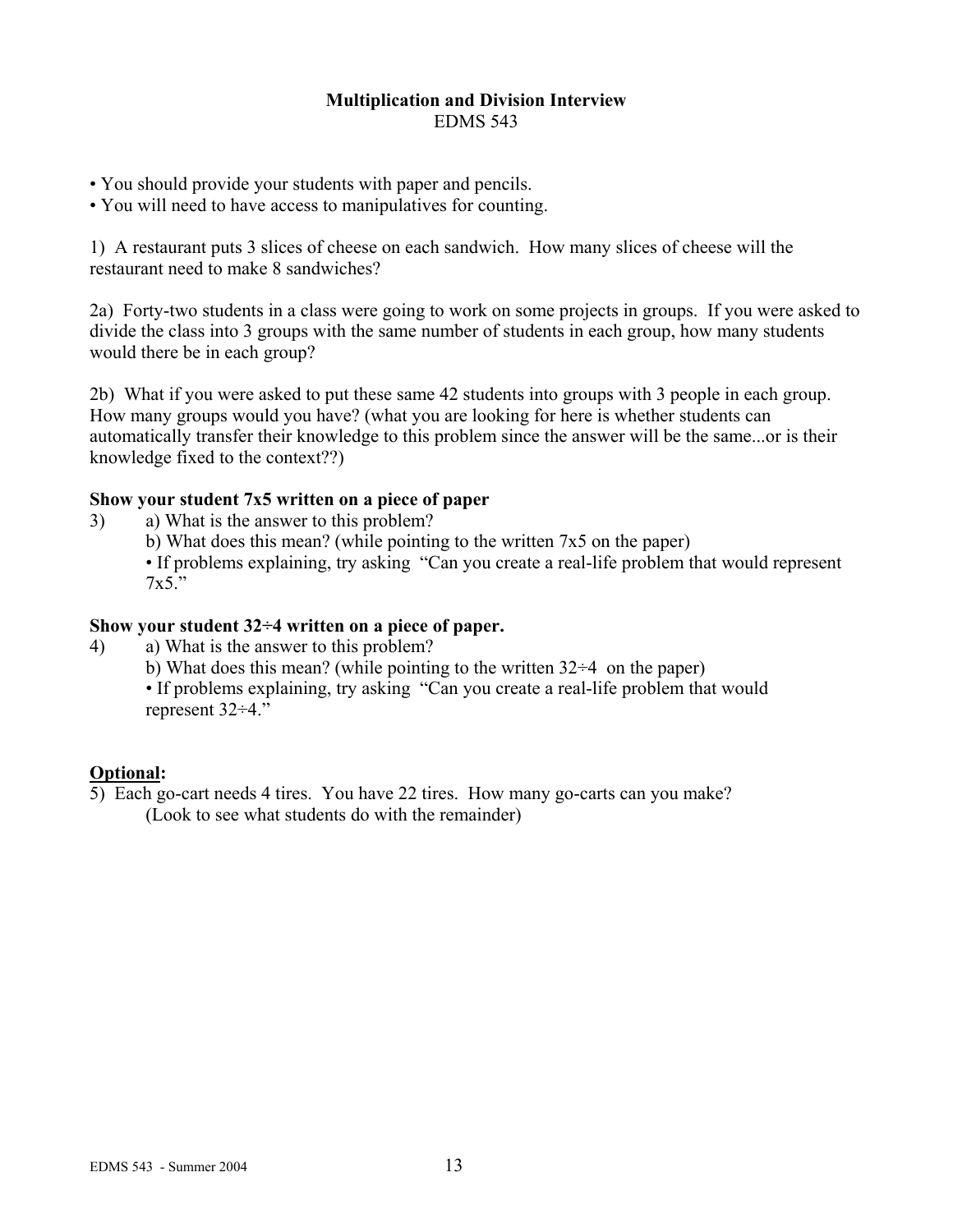#### **Number Sense and Place Value Interview**  EDMS 543

- Be sure to choose a child that can count to at least 60.
- You should provide your students with paper and pencils.
- You will need to have access to unifix cubes and/or base-ten blocks.

### **Place 32 cubes out on a desk (in stacks of 10)**

1). "How many cubes are there on this table?"

(notice how the student counts the total number...does he/she count by 10's, recognize that he/she needs 3 sets of 10 to make 30, etc.)

### **Don't remove the 32 cubes from the last question. Also, make sure you have several stacks of 10 cubes available on the table for this question.**

2). "Show me 52 cubes"

(notice if the student adds by sets of 10 or whether he/she counts individual cubes)

### **Don't remove the 52 cubes from the last question. Show the student the number 52 written on a sheet of paper.**

- 3). a) "What does the five mean in this number" (showing them the written number 52)
	- "Can you show me with the cubes?"
- b) "What does the two mean in this number" (showing them the written number 52)
	- "Can you show me with the cubes?"

#### **Place cubes on a desk in stacks of 10 as well as loose.**

4). Max has 38 comic books and for his birthday his father gave him 25 more comic books. How many comic books does Max have now?

## **Optional:**

#### **With NO Manipulatives and NO paper and pencil (for students to do in their heads)**

5). Marta has 24 pennies in her bank. She collected 35 more pennies. How many pennies does she have in her bank now?

(Notice if the student uses 10s in his/her computations. If the student tries to count by 1s, notice if s/he starts with the 24 or 35.)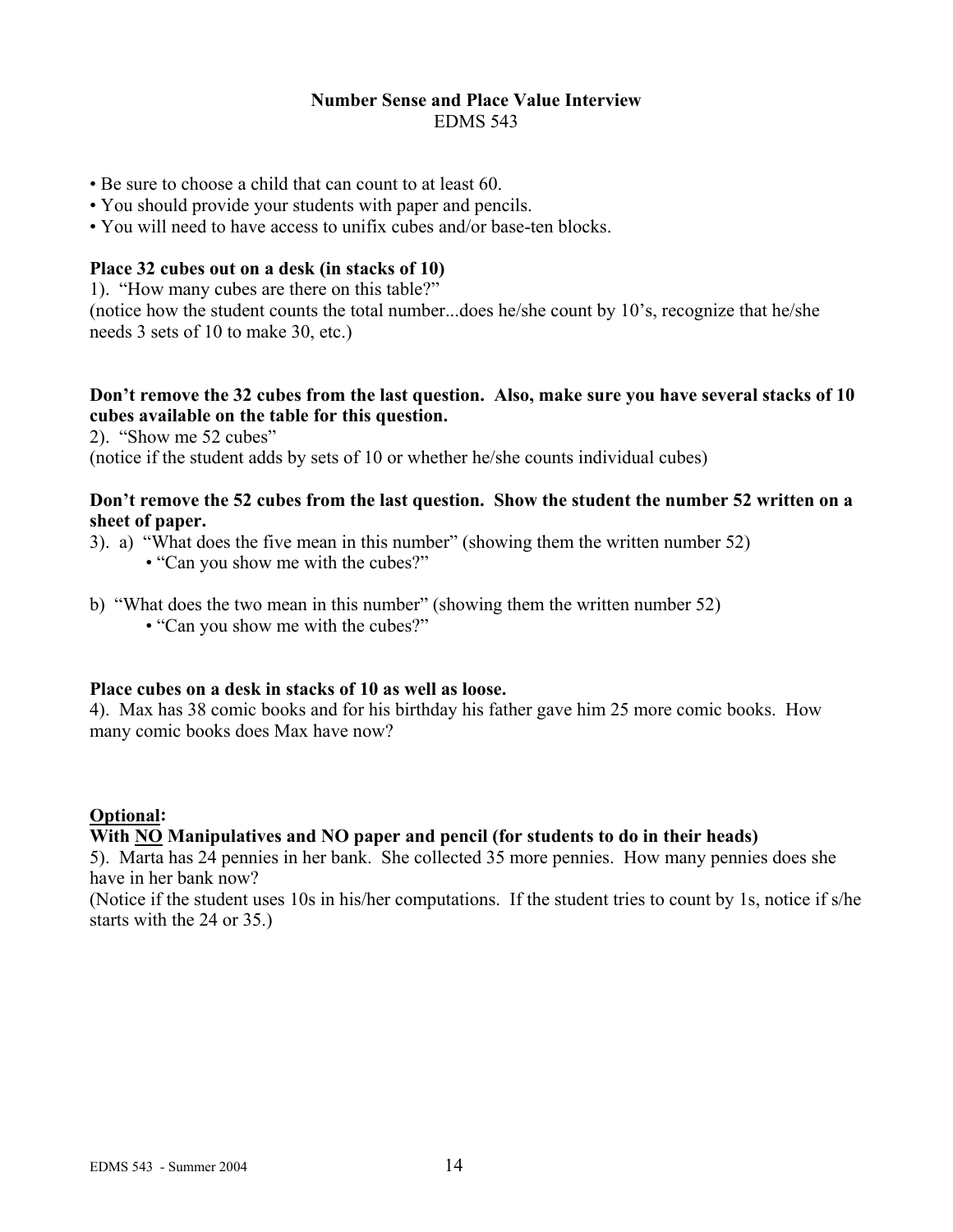## **Fraction Interview EDMS 543**

1. 2 children want to share 3 cookies so that each child gets the same amount. How much can each child have?

 (If the child doesn't use the last cookie, prompt: They want to share this cookie too. Can you show how they would do that?)

- 2. 4 children want to share 9 candy bars so that each child gets the same amount. How much can each child get?
- 3. Who gets more pizza: a child at a table where 6 children are sharing a small pizza equally or a child at a table where 5 children are sharing a small pizza?
- 4. During chocolate week, a class of first graders decided to have a party. At one table, 2 children want to share 3 chocolate bars equally. At another table, 4 children want to share 6 chocolate bars equally. At what table will a child get more chocolate to eat?

(If time and you think it is appropriate)

5. Tina and Tony painted pictures this afternoon. Tina used half a jar of blue paint for her picture. Tony used a fourth of a jar of blue paint for his picture. How much blue paint did Tina and Tony use altogether for their paintings? (Would the paint they used fill up more or less than one jar?)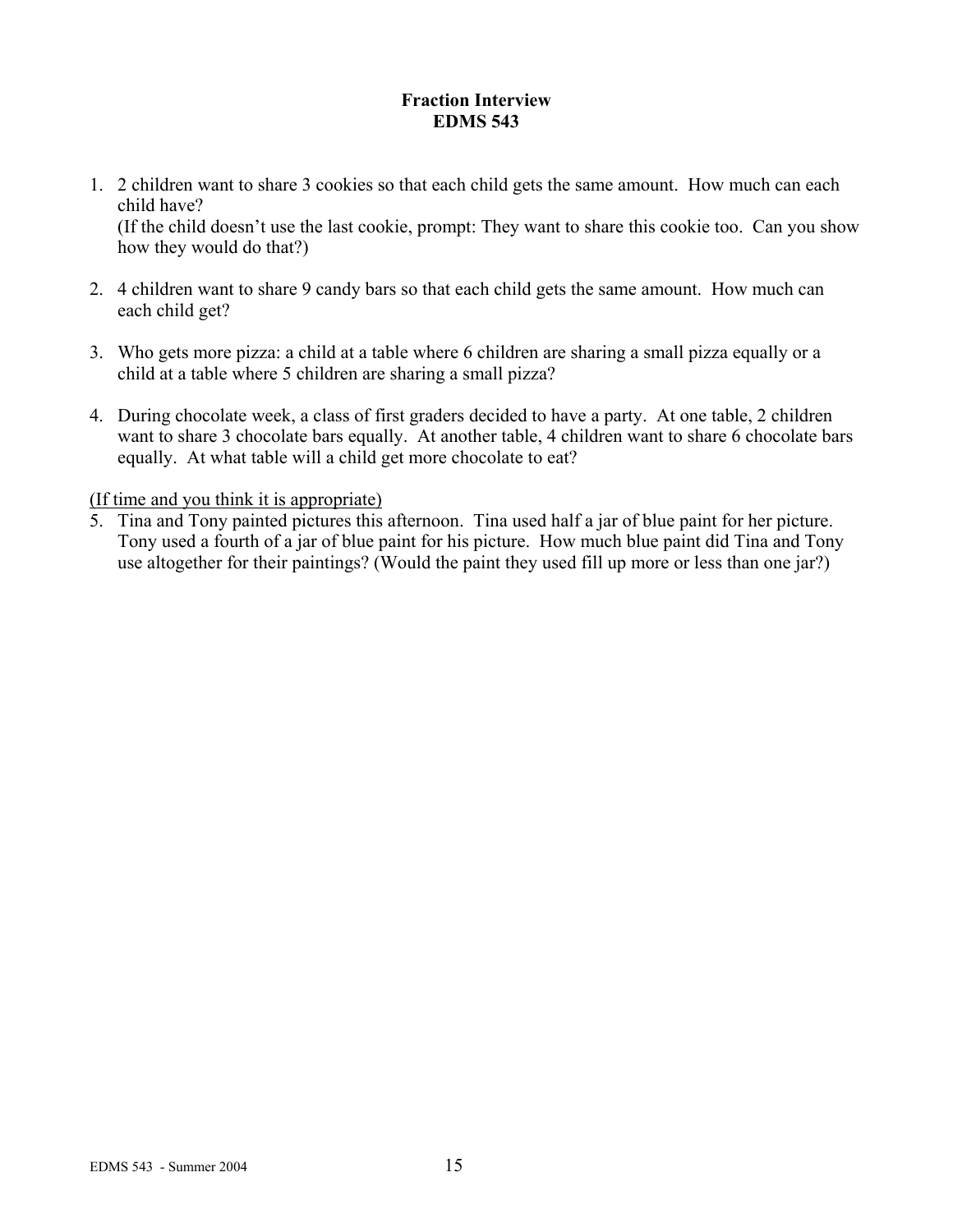#### **Algebra Interview**  EDMS 543

- You should provide your students with paper and pencils.
- You might bring something that students can count with (counting cubes, etc.).

1). Have you heard the story of Alice in Wonderland?

Let's pretend that Alice is 4 feet tall and that she grows 3 feet in height for each ounce of cake she eats.

- a). How tall will she be after eating 6 ounces of cake?
- b). If she is now 16 feet tall, how many ounces of cake did she eat?

#### **If the student answers #1 correctly then do #2 (else go to #3):**

2). If Alice starts off at 24 feet tall and she drinks 5 ounces of water to get back to her original height of 4 feet tall, how much did she shrink for each ounce of water she drank?

3). While picking flowers you collect: 2 daisies Twice as many roses as daisies, 9 flowers in all.

 $Daisies =$   $Roses =$   $Carnations =$ 

4). If 6 small coins weigh the same as 2 medium sized coins then: 1 medium sized  $\overrightarrow{coin}$  = small coins

## **IF THE STUDENT ANSWERS #4 THEN DO #5**

5). If 4 small nails weigh the same as 2 medium sized nails and

if 2 medium sized nails weighs the same as 1 large nail then:

- $1$  medium =  $\qquad \qquad \text{small}$
- $1 \text{ large} = \frac{1}{2}$  medium
- $1 \text{ large} = \frac{1}{2} \text{ small}$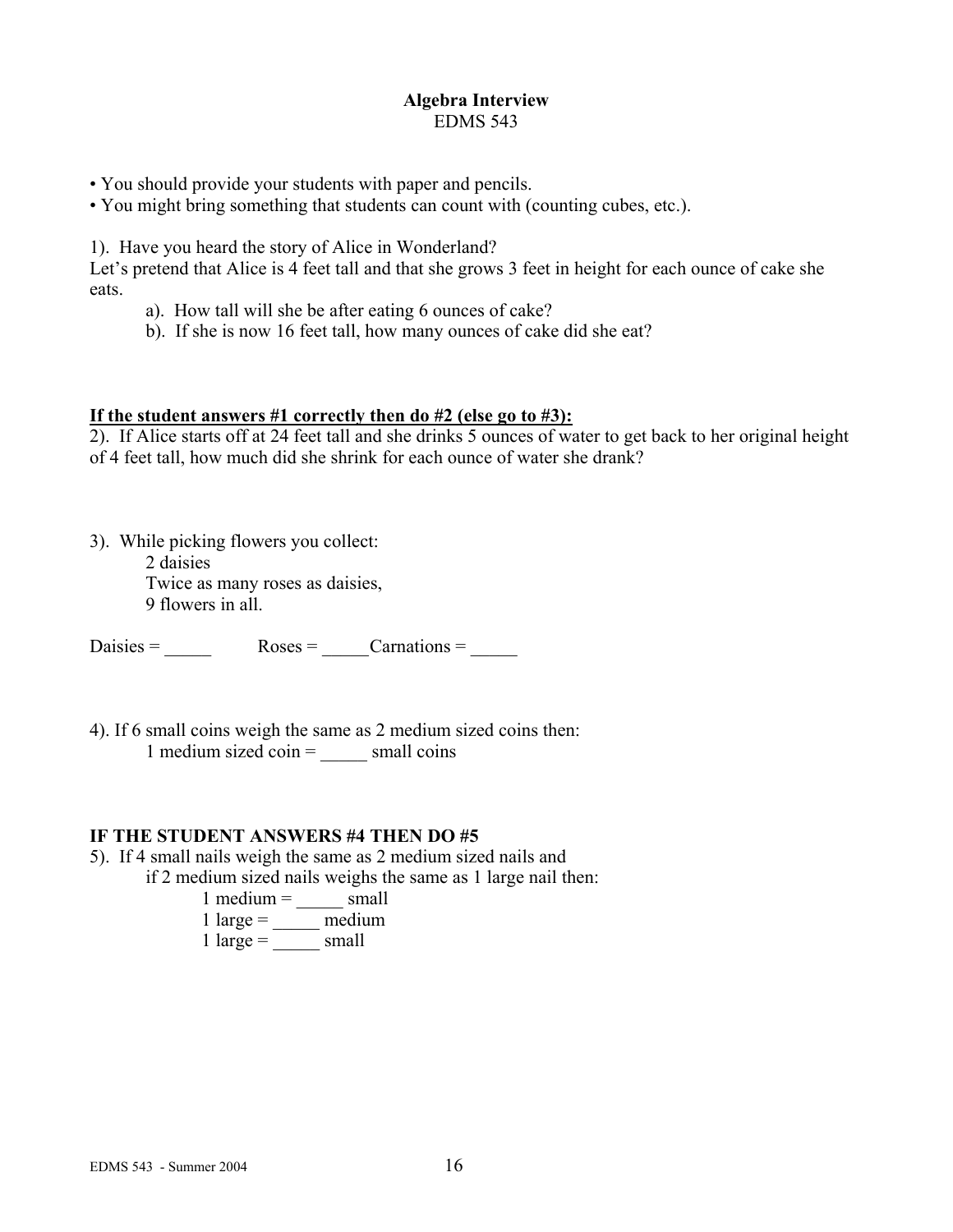#### **Geometry & Measurement Interview**  EDMS 543

**GEOMETRY** - Things you will need:

• something circular (like a lid to a jar, a frisbee, or a large coin, etc.)

• something square (like a square napkin, the tile on the floor, etc.)

• something triangular (picture of a steel bridge, etc.)

 • something rectangular (like a piece of plain paper, a 3x5 card, or a rectangular book, etc.)

1. - 4. Give each student one of the objects and ask them to describe the shape as if they were asked to describe it to a friend over the phone (without using the word for the shape).

For example, you might tell the student "Let's pretend that you and I are on the phone and you needed to describe the shape of a particular object to me without using the name of the shape. What would you say about this shape...remember, I can't see the object on the phone."

5. Ask the student to draw (in this order) a:

- circle
- square
- triangle
- rectangle

### **MEASUREMENT**

- 1) On a sheet of paper, show me the length of an inch, a foot, a cm
	- Is a yard longer or shorter than a foot?
	- How many feet are in a yard?
	- How many inches are in a foot?
- 2) Draw a line that is 5" long

3) What is this called (holding up a ruler)?

4) Have student measure the length of various lines (perhaps lines that are 8", 15", 5 1/2", 2 1/4", and  $4 \frac{3}{4}$ ").